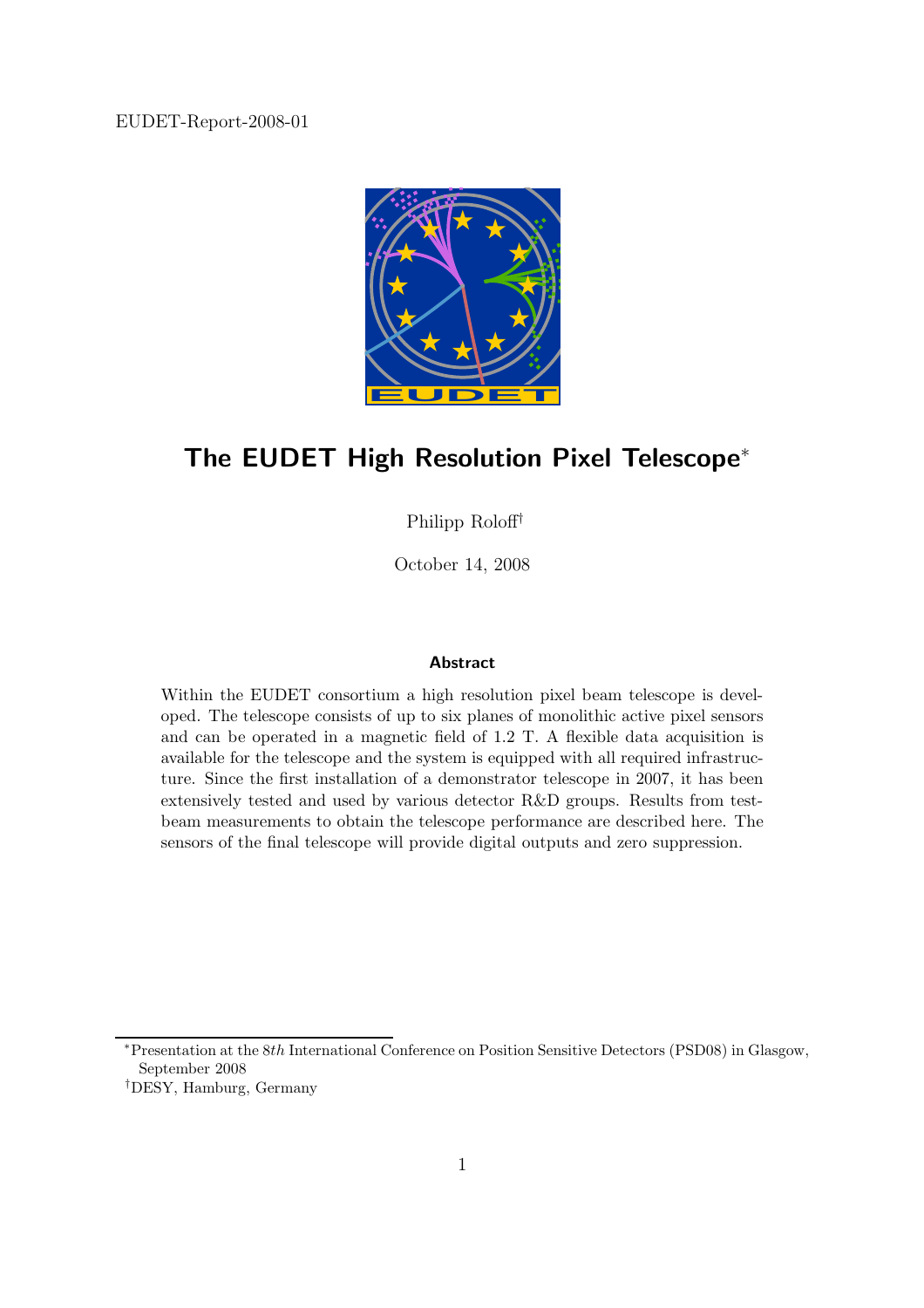# 1 Introduction

A linear electron-positron collider operated a the centre-of-mass energy of at least 500 GeV is the next great international project in high energy physics. The EUDET project which is supported by the EU in the 6th Framework Programme (FP6) aims to provide infrastructures for the R&D of detector technologies towards the international linear collider. Within the EUDET project the JRA1 activity works on the improvement of testbeam infrastructures. For this purpose a high resolution pixel telescope is developed. The design goals include a high position resolution ( $\sigma$  < 3.0  $\mu$ m) and readout rate of 1 kHz. Additionally, the telescope can be operated in a 1.2 T solenoid magnet (PCMAG).

The construction of the telescope is performed in two steps. In June 2007 the so-called demonstrator telescope was installed for the first time where an analog readout is used. After the first successful operation at the electron beam at DESY, the demonstrator was transported to CERN and the performance was studied using 180 GeV hadrons at the SPS [1]. After the first successful integration of a Device Under Test (DUT) in September 2007 [2], the demonstrator telescope has been used by various groups and was improved continuously. More data processing will be moved to the sensors in the fully digital final telescope which will become available in spring 2009.

# 2 The sensor

The MimoTEL sensor used for the demonstrator telescope was developed by the CNRS-IHPC institute in Strasbourg, France. Is is a Monolithic Active Pixel Sensor (MAPS) produced in the AMS 0.35 OPTO process. Sensors with a thickness of the epitaxial layer of 14 or 20  $\mu$ m are available. In total the sensor is 680  $\mu$ m thick. Four sub-arrays of  $64\times256$  pixels are read in parallel. With a pixel pitch of  $30\times30 \ \mu \text{m}^2$  this results in a sensor size of  $7.7 \times 7.7$  cm<sup>2</sup>. A high resolution sensor with a pitch of 10  $\mu$ m can be located close to the DUT to increase the resolution further. The effects of different telescope geometries and different beam energies have been studied using simulations in great detail [3, 4]. The sensor for the final telescope will be described in section 7.

# 3 The DAQ system

The DAQ system can be summarised as follows: All data from the sensors is transferred via frontend boards to an intermediate readout and data reduction board called EUDRB (EUDET Data Reduction Board) [5]. The EUDRB board allows to perform the first steps of the data processing online. Two I/O busses are supported: For the telescope the VME64x bus is used to allow high speed data transfer and synchronous operation with other devices while an USB2.0 interface is foreseen for standalone testing. A mother / daughter board scheme has been followed to maximise the flexibility. All computing and memory elements are located on the motherboard while the sensor specific components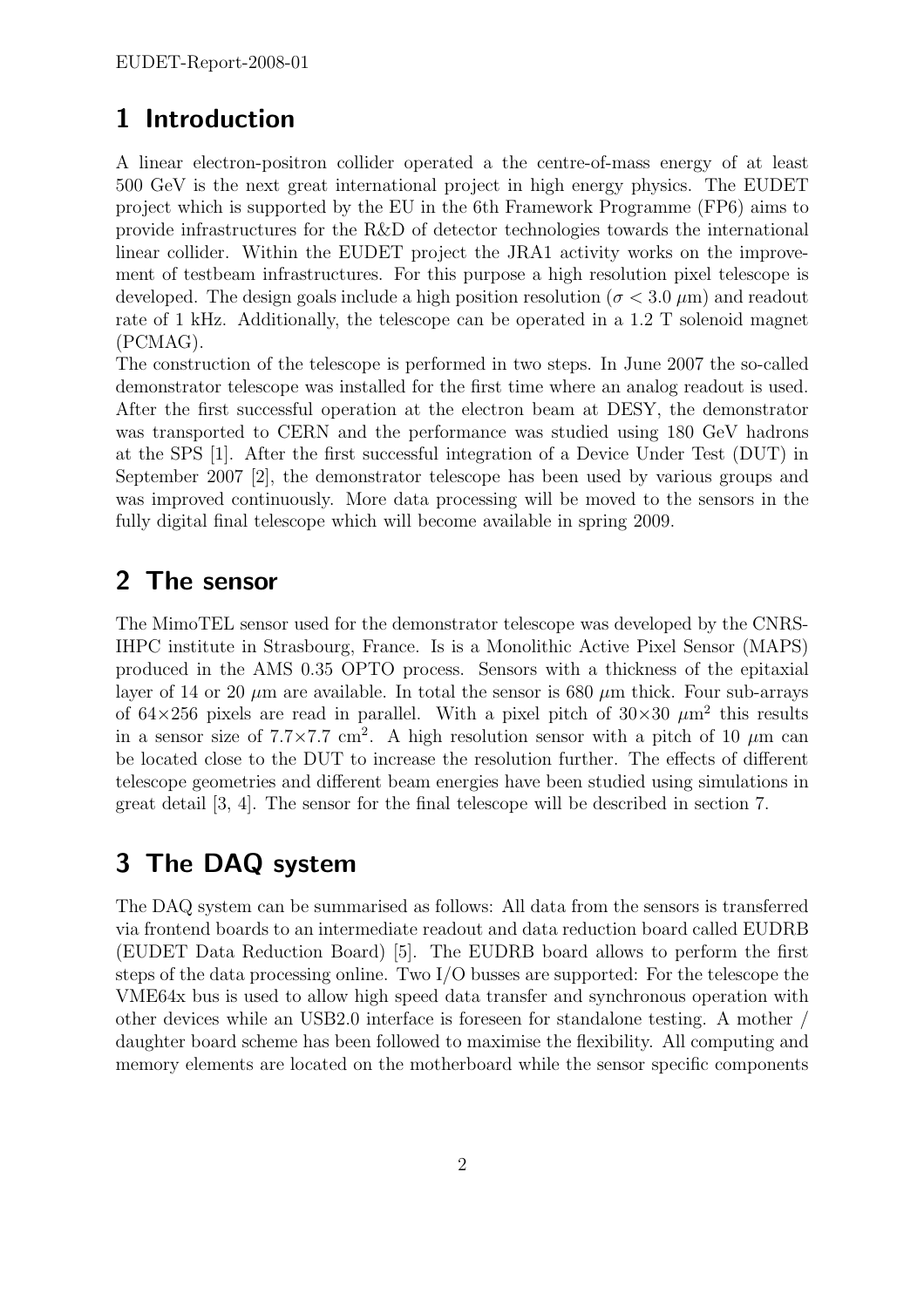have been implemented on removable and interchangeable daughter cards. The two following modes of operation have been implemented in the EUDRB firmware so far:

- Transparent mode: All pixel signals are transferred without further data processing. This mode is important for debugging and for the characterisation of the telescope sensors itself.
- Zero suppressed mode (ZS): The correlated double sampling (CDS) is performed online and only the signals and addresses of pixels above a certain userdefined threshold are transferred. This mode is intended for datataking at high rates keeping the output files reasonably small.

The output of the EUDRB boards is collected by a MVME6100 single board computer which is located in the same VME64x crate. Finally, the data are send to the main DAQ PC using gigabit ethernet. This computer can also collect the information from the device under test (DUT).

Another important component of the DAQ system is the trigger logic unit (TLU) [6]. It is considered as the replacement of a NIM crate and can generate any coincidence or anticoincidence of four trigger scintillators. Six LVDS and two TTL interfaces are provided. Furthermore, the TLU generates event numbers and time stamps. It is connected by USB2.0 to a control PC running the Linux operating system that is in turn connected to the main DAQ PC through gigabit ethernet.

Figure 1 shows the DAQ system of the EUDET pixel telescope as described above.



Figure 1: The DAQ system of the EUDET pixel telescope.

A custom DAQ system named EUDAQ has been implemented in C++ [8]. Several producer tasks communicate with a global run control using sockets. These producer tasks connect to the hardware of the beam telescope, to the TLU and eventually to the DUT. Data from all producers is sent to the central data collector and can be monitored by several processes. An online monitor based on the ROOT framework showing online data quality monitoring histograms as well as a process to collect log messages are available. EUDAQ runs on MacOS, Linux and Windows using cygwin.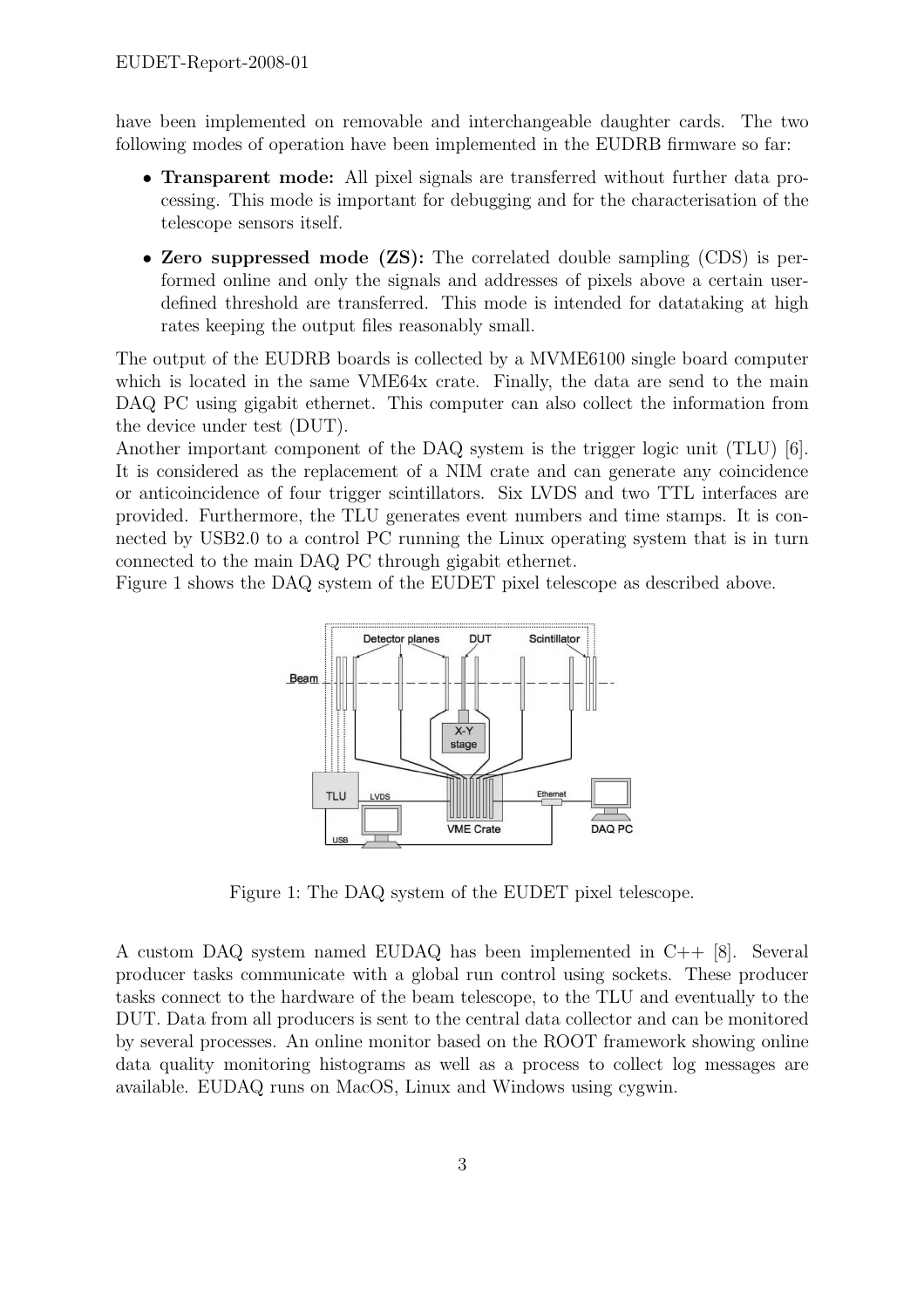# 4 User integration

Different scenarios for the integration of the DUT in the DAQ system of the EUDET pixel telescope are possible:

- Integration at hardware level: In this case the user has to provide a hardware interface able to read out the telescope sensors and the DUT. This approach is supported by the EUDRB boards, but is only feasible for some dedicated DUTs.
- Integration at DAQ software level: The user provides own DAQ hardware to read out the DUT, but the data are be treated by a common DAQ software. In case EUDAQ is used as the common DAQ system, a producer to read out the DUT needs to be implemented.
- Integration at trigger level: This default scenario was chosen by most users so far, because it is easy to implement and relatively safe. Different hardware and software are used for the telescope and the DUT. The synchronisation is done using the trigger, busy and reset logic provided by the TLU. To protect against slippage of event numbers between the telescope and the DUT, the event number provided by the TLU can be read by the DUT.
- Integration at data level: Both, the DUT and the telescope use their own dedicated DAQ hardware and software. The data streams are combined offline by inter process communication. In this scenario the synchronisation and the configuration during the start-up might be difficult.

# 5 The offline analysis software

For the offline reconstruction of track positions in the DUT the software package EUTelescope has been developed which is implemented as a set of Marlin processors [9]. This design allows to integrate the DUT data at different steps of the analysis chain. Furthermore, the package is prepared to be executed on the Grid to allow a fast processing of large datasets.

Figure 2 summarises the structure of the offline analysis package. Each step in the analysis procedure is implemented in a separate Marlin processor. It is possible to run each processor separately or to execute the whole analysis chain by a single command. In the first step the data is converted from a native format used by the EUDAQ software to the LCIO format. Afterwards a pedestal correction is applied and clusters are searched for. It is possible to improve the reconstructed cluster positions using the  $\eta$  algorithm. Clusters are accordingly transformed into hits in the telescope frame of reference. The alignment procedure is based on the Millepede II package and uses full tracks in a simultaneous fit to derive the alignment parameters. Finally, tracks are are fitted using the hits after the alignment constants have been applied. The result of the track fit can be saved in a ROOT file if needed by the user of the telescope.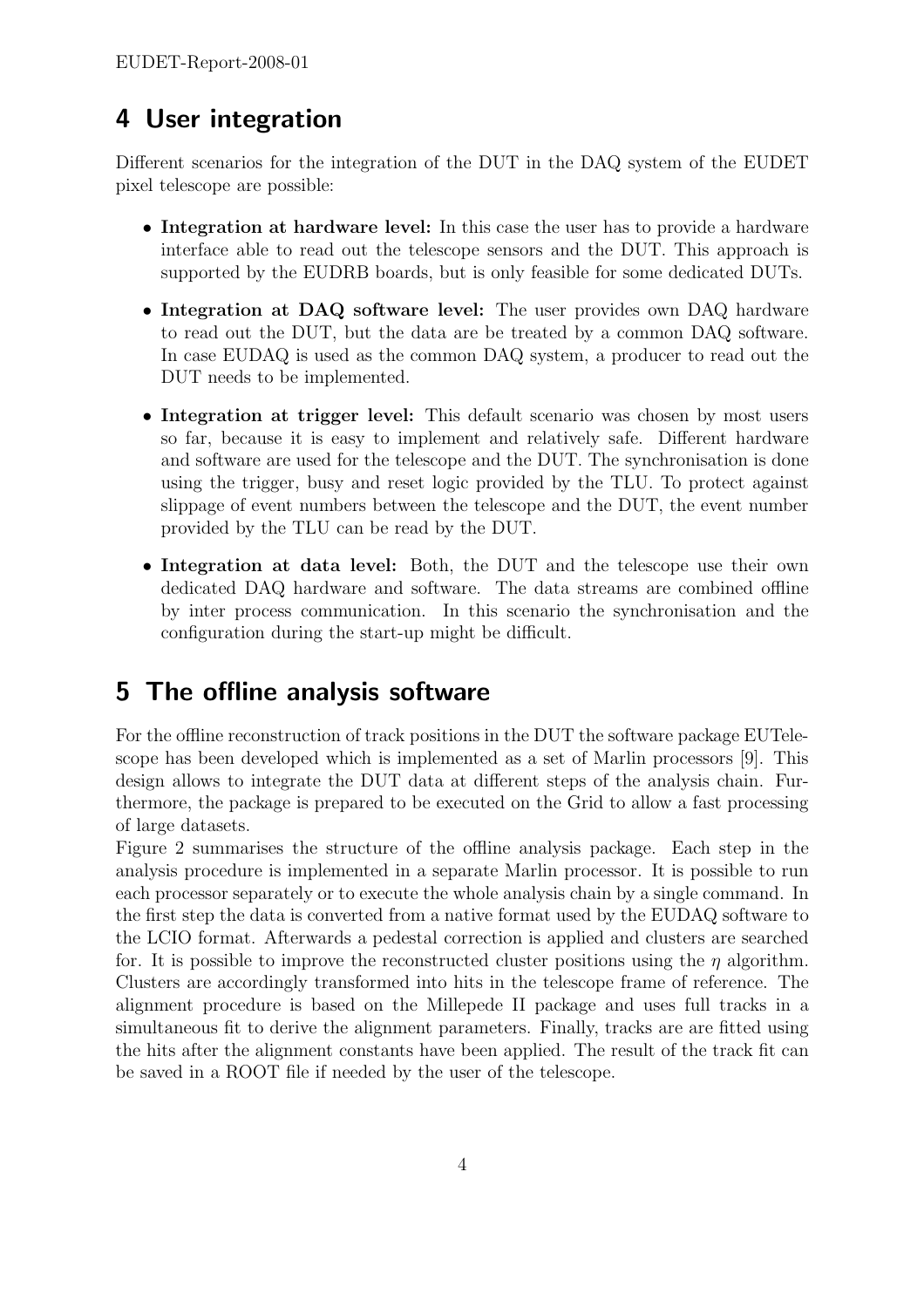

Figure 2: Schematic overview of the offline analysis package EUTelescope.

# 6 Testbeam results

In this section results from testbeam measurements to characterise the demonstrator telescope are discussed. The first part of the data was taken at DESY in August 2007 using a compact setup of the telescope where 5 MimoTELs were mounted in a distance of 2.5 cm. Further studies were performed in September 2007 at CERN. Here the sensors were mounted in two separate boxes with a gap of 34 cm for a DUT in the middle. The first box contained 3 sensors while only 2 sensors were located in the second box. Within the boxes, the sensors were mounted in a distance of 10 cm.

First, the telescope sensors were characterised with minimum ionising particles. In the setup at CERN two different types of MimoTEL sensors have been used, one kind with a 14  $\mu$ m thick epitaxial layer and another version had 20  $\mu$ m thick epitaxial layers. Table 1 shows the signals in ADC counts and the signal to noise ratios for seed pixels and for clusters consisting of  $3\times3$  pixels. The given values represent the most probable value of Laudau fits. During the data was taken the telescope was operated using only moderate cooling keeping the sensors at a constant temperature between 20 and 22 degrees Celsius.

| Sensor | Epi thickness | Seed pixel |      | $3\times3$ Cluster |      |
|--------|---------------|------------|------|--------------------|------|
|        |               | <b>ADC</b> | S/N  | ADC                |      |
|        | $14 \mu m$    | 47.2       | 12.5 | 131.0              | 11.2 |
|        |               | 46.2       | 12.2 | 129.0              | 10.9 |
| 2      |               | 47.3       | 12.8 | 130.3              | 11.3 |
| 3      | $20 \ \mu m$  | 47.5       | 10.9 | 151.4              | 11.0 |
|        |               | 46.3       | 12.6 | 147.6              | 13.2 |

Table 1: Signals in ADC counts and signal to noise ratios for seed pixels and  $3\times3$  clusters in the individual planes measured with the setup used at CERN in September 2007.

For both types of sensors the same amount of charge is collected in the seed pixels. The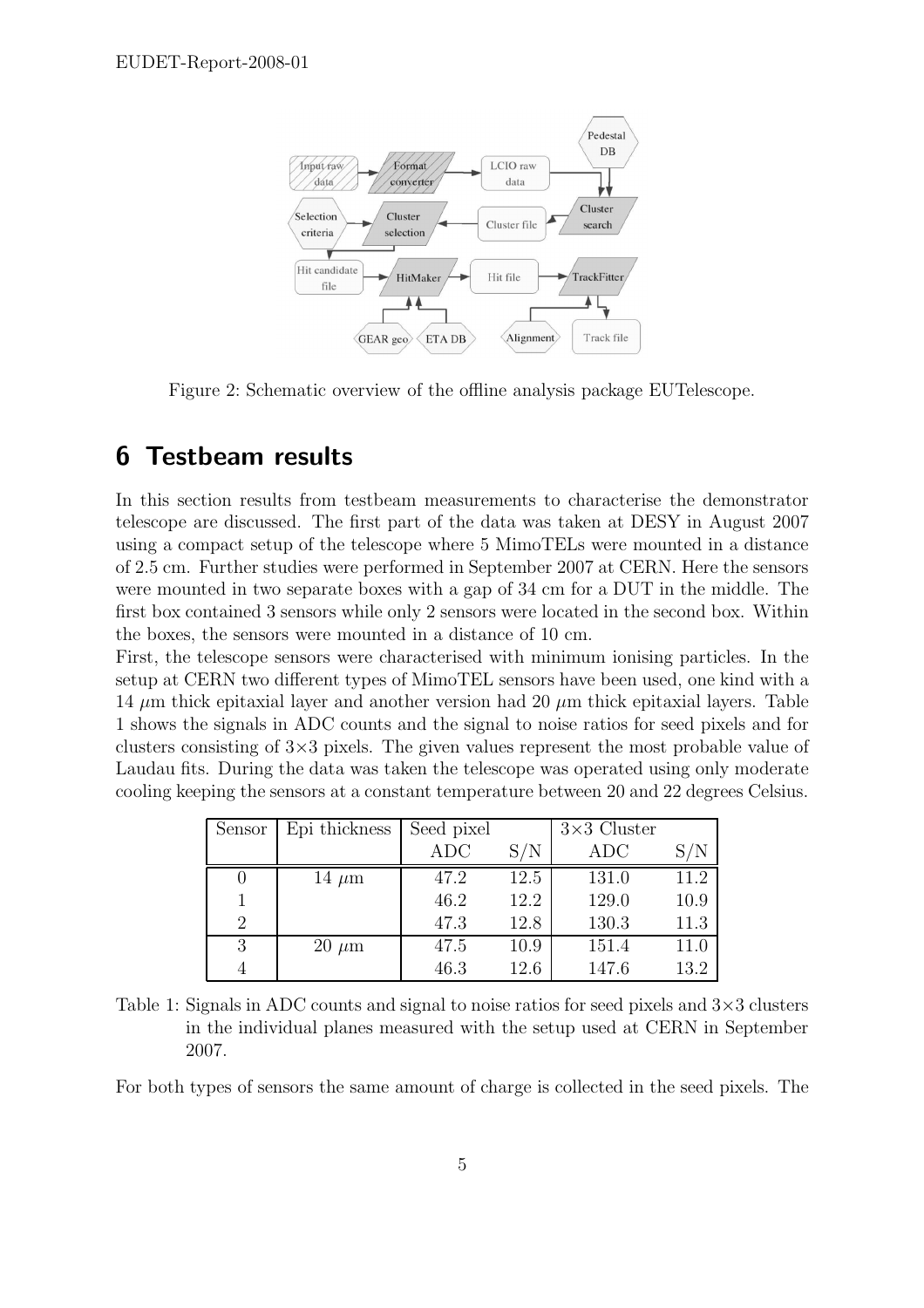sensor 3 shows a lower signal to noise ratio compared to the other sensors. This is caused by the fact that sensor 3 has a 20% larger mean single pixel noise which was introduced by the used acquisition and sampling electronics.

In the sensors with thicker epitaxial layers more charge is collected in clusters of  $3\times3$ pixels. This indicates a greater signal production but also a larger charge spread in these sensors compared to the sensors with a  $14\mu$ m epitaxial layer. For both sensor types the mean cluster size is around 8 pixels if a threshold of 2.5 times the pixel noise is applied. Before tracks can be fitted, the telescope planes need to be aligned. Typically the sensors are shifted by a few hundred  $\mu$ m in the directions perpendicular to the beam and rotated a few mrad around the beam direction. As an example table 2 illustrates the result of the alignment procedure for data taken using a beam of 3 GeV electrons at DESY. Tracks were fitted using the constants provided by the alignment procedure. The mean values of Gaussian functions fitted to the observed residuals in the individual planes are shown. For a perfectly aligned telescope these mean values should vanish. The results demonstrate that the alignment of the telescope is possible with sufficient precision for the intended applications.

| Sensor                      | Mean X $[\mu m]$   | Mean Y $[\mu m]$   |
|-----------------------------|--------------------|--------------------|
|                             | $-0.003 \pm 0.002$ | $-0.023 \pm 0.002$ |
|                             | $-0.012 \pm 0.004$ | $0.036 \pm 0.005$  |
| $\mathcal{D}_{\mathcal{L}}$ | $0.032 \pm 0.004$  | $0.005 \pm 0.005$  |
| 3                           | $-0.020 \pm 0.004$ | $-0.005 \pm 0.005$ |
|                             | $0.001 \pm 0.002$  | $-0.002 \pm 0.002$ |

Table 2: Mean values of the residual distributions for tracks fitted after the alignment.

If multiple scattering can be neglected, it is possible to fit linear tracks. This is the case for the data recorded using a beam of 180 GeV hadrons in September 2007 at CERN. The X an Y coordinates were fitted separately. The resulting track candidates were required fulfill a cut on  $\chi^2 < 20$  in both directions. More than one track candidate per event was allowed. Figure 3 shows the residuals of the tracks in the middle out of 5 sensor planes. Here the middle telescope sensor acts as DUT while the other planes are used to predict the track positions in the DUT. The observed width is consistent with the expectation for the given telescope geometry assuming a position resolution of 3.0  $\mu$ m for the DUT as well as for the other sensors used to fit tracks. Also measurements at DESY using 3 and 6 GeV electrons based on an extrapolation to infinite energy are in agreement with this sensor resolution.

If the influence of the telescope material can not be neglected, the result can be improved taking the contribution from multiple scattering into account in an analytical fitting approach [4]. Results are shown in figure 4. The widths of the residual distributions measured in the 5 telescope sensors are shown. The actual plane was excluded from the track fit. Results for beams of 3 and 6 GeV electrons are in agreement with the expectation and with a simulation based on Geant4. In both cases a position resolution of the sensors of  $3.0 \mu m$  was assumed. This demonstrates that a good telescope performance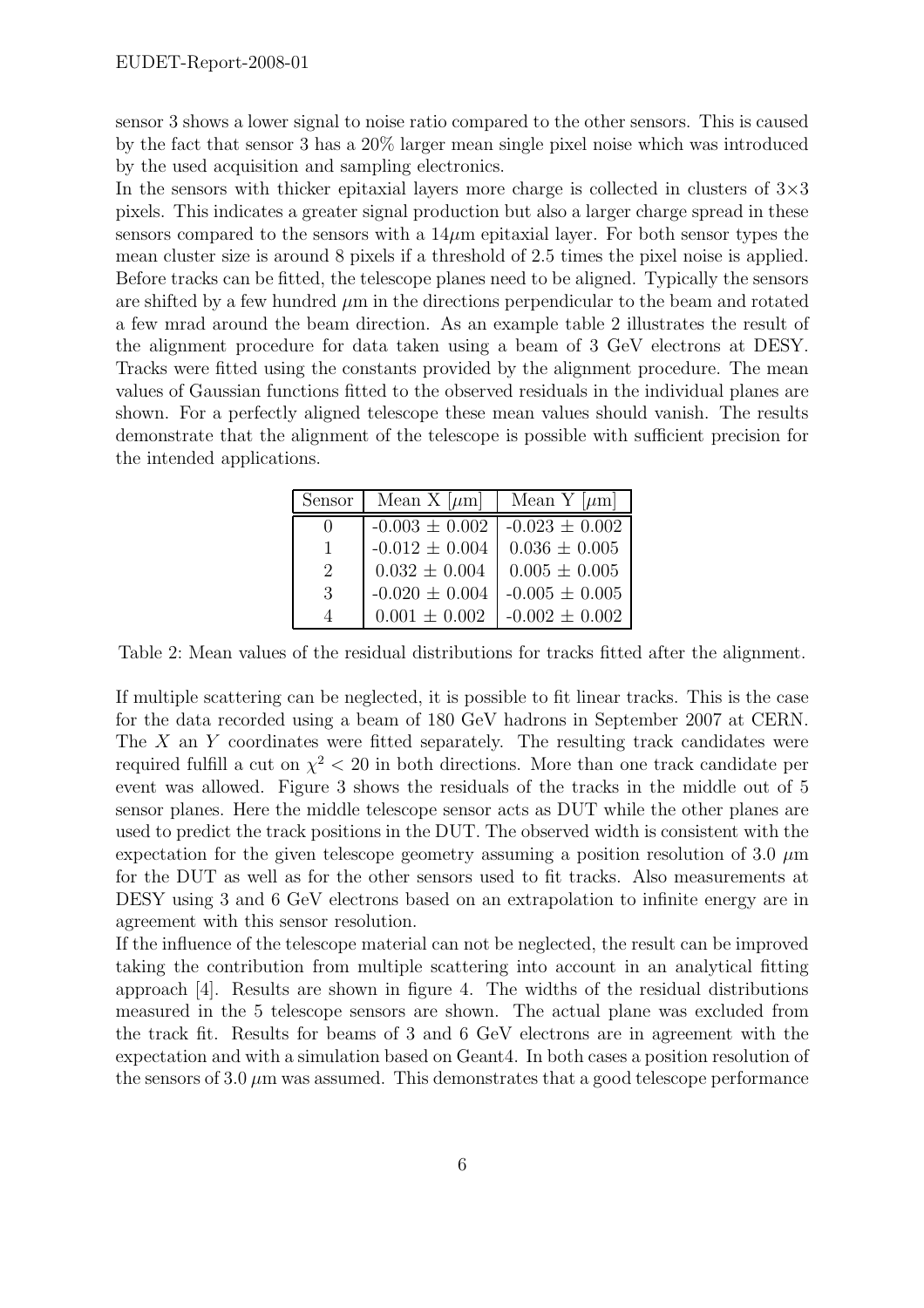can be achieved even at beam energies of a few GeV.

During the summer 2008 the full demonstrator consisting of 6 sensors running in zero suppressed mode was operated at CERN. The analysis of the data from these measurements is ongoing.

#### 7 Outlook: Towards the digital readout

The main difference between the demonstrator and the final telescope which will be assembled and tested starting in spring 2009 is the new sensor called Mimosa 26. This chip consists of 1152 columns of 576 pixels. With a pitch of 18.4  $\mu$ m the Mimosa 26 has an active area of  $21.2 \times 10.6$  cm<sup>2</sup>, which is a factor of 3.8 larger than the MimoTEL of the demonstrator telescope. The integration time of about 110  $\mu$ s allows to read out about 10<sup>4</sup> frames per second. The sensor provides binary output and is equipped with a zero suppression micro-circuit. To reduce the influence of multiple scattering, the Mimosa 26 will be thinned.

#### 8 Summary

The demonstrator telescope is running successfully during several testbeam measurements since about one year. Modularity was one of the most important design aspects for the DAQ hardware and software as well as for the offline analysis package. The analysis of testbeam data shows that the performance of the demonstrator fulfills the expectations. An increased active area and zero suppression on the sensors will be offered by the final telescope. Interested groups are welcome to contact the EUDET consortium for the exploitation of the device.



Figure 3: Residuals in the middle telescope sensor in the  $X$  (left) and  $Y$  (right) directions. This sensor was excluded from the track fit and hence acts as DUT.